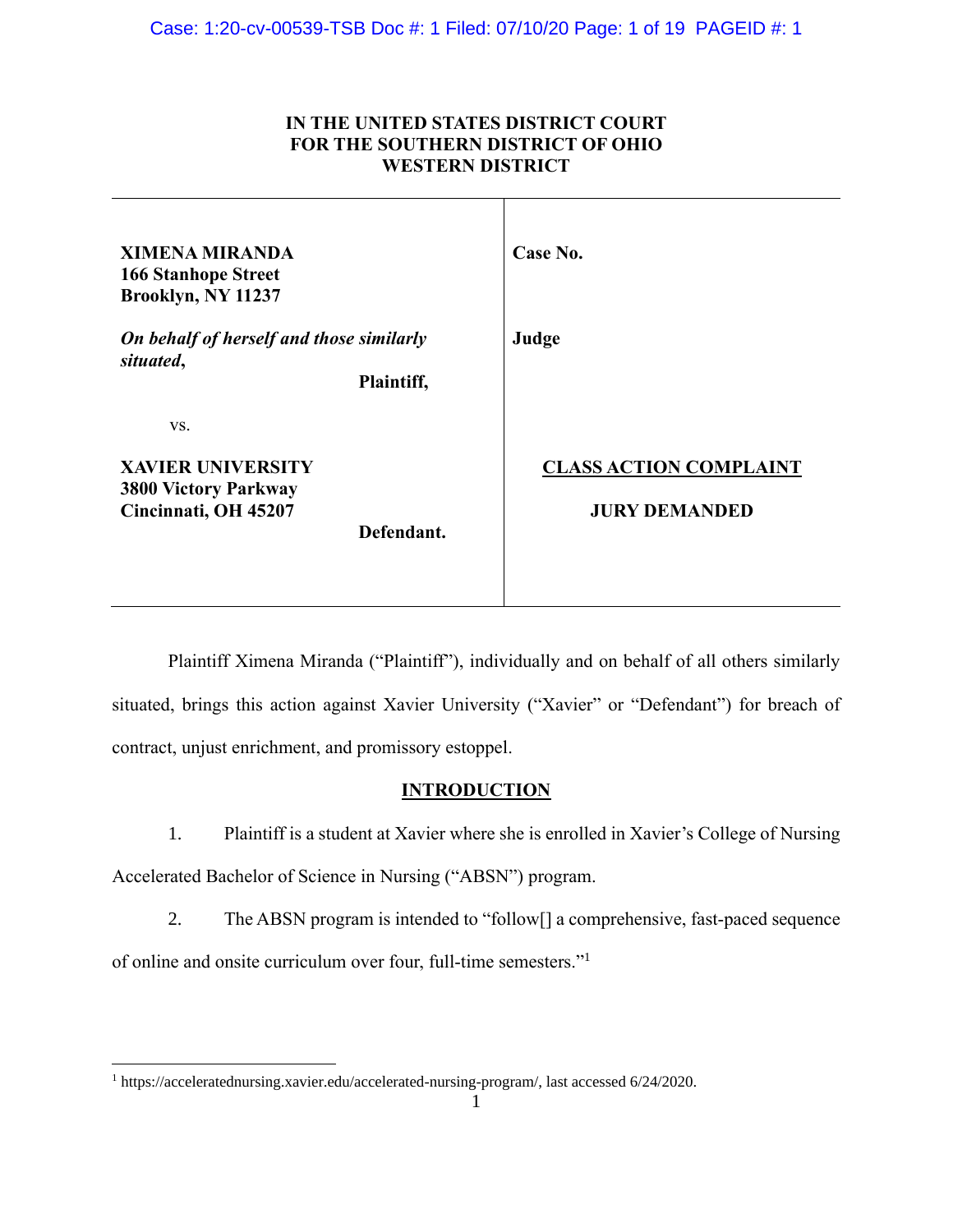### Case: 1:20-cv-00539-TSB Doc #: 1 Filed: 07/10/20 Page: 2 of 19 PAGEID #: 2

3. The ABSN curriculum contains three key parallel learning components: online classes, lab simulation, and actual clinical training. These parallel components are set up to complement each other as each goes from basic to more advanced.<sup>2</sup> Put another way, a student completing only one or two of the parallel components misses crucial nursing education. In line with this approach, Xavier's handbook states: "If a student withdraws from either a theory or a clinical course, the student must withdraw from the co-requisite course."<sup>3</sup>

4. For such comprehensive training, Plaintiff and the Class Members paid approximately \$13,500 per semester, in addition to a variety of fees, including student activity fees and professional liability insurance for the onsite curriculum.

5. In March of 2020, Xavier stopped providing its onsite curriculum and switched to a fully remote learning experience that involves no hands-on training. While students enrolled and paid Xavier for a comprehensive academic experience, Xavier instead offers Plaintiff and the Class Members something far less: a limited online experience presented by Google or Zoom, devoid of face-to-face faculty and peer interaction, separated from program resources, and barred from facilities vital to study. Plaintiff and the Class Members did not bargain for such an experience.

6. Despite no longer providing the important "onsite curriculum" that students are promised, Xavier did not reduce its tuition. In fact, starting in May 2020, Xavier increased tuition for ABSN students.

<sup>&</sup>lt;sup>2</sup> "The BSN program (four year BSN and ABSN curriculum is designed to progress the students from foundation courses to those with more advanced concepts and principles. Therefore, the faculty believes that courses should be taken and successfully completed in the sequence established in the curriculum." Xavier University Combined Undergraduate Nursing Handbook, p. 54 (available at [https://www.xavier.edu/college-of-nursing/current](https://www.xavier.edu/college-of-nursing/current-students/combined-undergrad-nurs-2019---2020-updated3.pdf)[students/combined-undergrad-nurs-2019---2020-updated3.pdf\)](https://www.xavier.edu/college-of-nursing/current-students/combined-undergrad-nurs-2019---2020-updated3.pdf), last accessed June 29, 2020. 3 *Id*.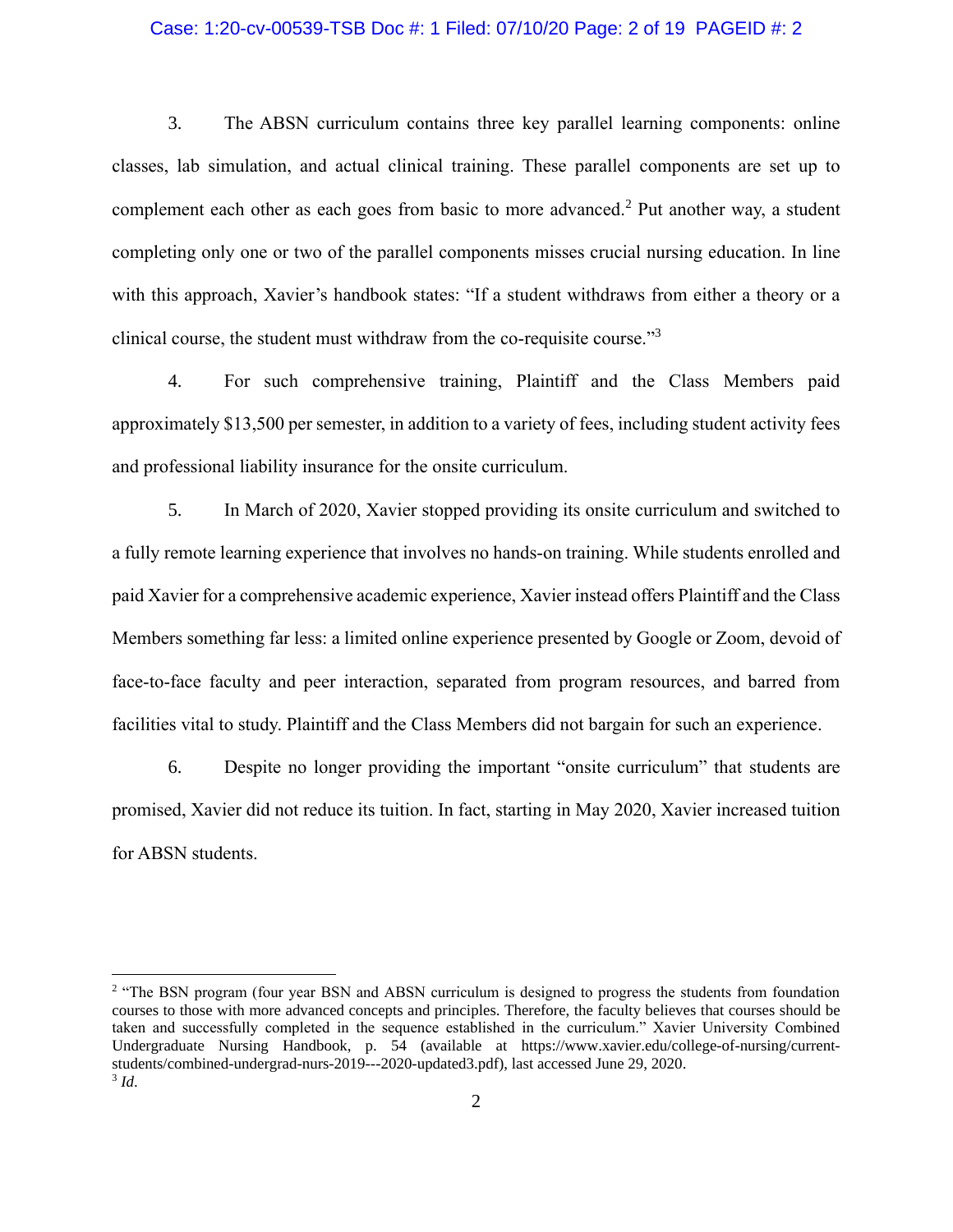### Case: 1:20-cv-00539-TSB Doc #: 1 Filed: 07/10/20 Page: 3 of 19 PAGEID #: 3

7. In addition to tuition, ABSN students have not been refunded for annual "student activity fees" and "professional liability insurance fees" that no longer provide a cognizable benefit to ABSN students.

8. Xavier's actions have financially damaged Plaintiff and the Class Members. Plaintiff brings this action because Plaintiff and the Class Members did not receive the full value of the services paid for and did not receive the benefits of in-person instruction. Moreover, by switching to online in lieu of onsite courses, while increasing tuition costs for the summer semester, Xavier is being unjustly enriched by students who have paid Xavier money that equity demands should rightfully belong to Plaintiff and the Class Members. Plaintiff and the Class Members have lost the benefit of their bargain and/or suffered out-of-pocket loss. Accordingly, Plaintiff seeks reimbursement of tuition and fees on behalf of herself and the Class Members.

### **JURISDICTION AND VENUE**

9. This Court has jurisdiction over this action pursuant to 28 U.S.C. § 1332(d)(2)(A), as modified by the Class Action Fairness Act of 2005 ("CAFA"), because at least one member of the Class is a citizen of a different state than Defendants, there are more than 100 members of the Class, and the aggregate amount in controversy exceeds \$5 million, exclusive of interest and costs.

10. Venue is appropriate because Xavier's principal place of business is in Cincinnati, Hamilton County, Ohio.

#### **THE PARTIES**

11. Defendant Xavier University is a private university incorporated as a non-profit corporation in the State of Ohio. Its headquarters and principal place of business are in Cincinnati, Ohio.

3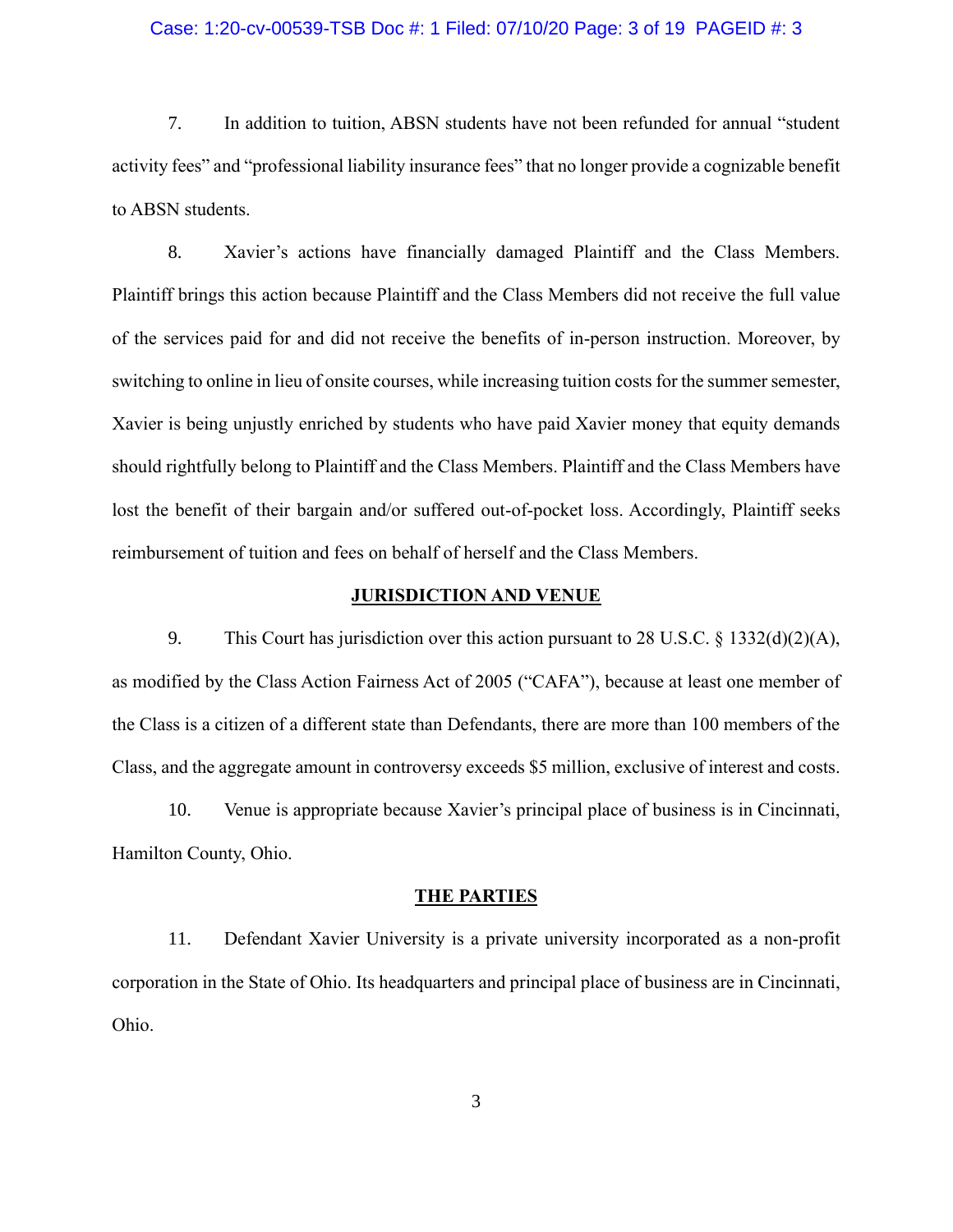### Case: 1:20-cv-00539-TSB Doc #: 1 Filed: 07/10/20 Page: 4 of 19 PAGEID #: 4

12. Plaintiff is domiciled in the State of New York. She currently lives and is enrolled as a student at Xavier University in Cincinnati, Ohio within Xavier's College of Nursing ABSN Program.

13. Plaintiff enrolled in Xavier's ABSN program in January of 2020 and her anticipated graduation date is May of 2021. She incurred substantial federal student loans to pay for this education.

14. Following graduation, Plaintiff would like to work as an emergency room nurse.

15. When Plaintiff started looking for ABSN programs, Xavier was one of the first schools to reach out. Plaintiff spoke with Xavier's admissions coach and was advised to review Xavier's website. Plaintiff noticed that the website emphasized Xavier's hands-on learning approach and included videos of previous nursing students highlighting the clinical and lab experience provided by Xavier.

16. Plaintiff chose to enroll in the ABSN program at Xavier, in part, because Xavier's classes are typically smaller than classes at similar institutions, thus allowing professors to teach skills one-on-one with no rush. Furthermore, Xavier's simulation lab and skilled lab promised to offer important hands-on practice before practicing on real patients. Lastly, Xavier promised clinical placements in prestigious hospitals throughout Cincinnati.

17. But for the hands-on lab and clinical learning experience promised by Xavier, Plaintiff would not have enrolled in Xavier's ABSN program.

18. Despite paying full tuition and not receiving a refund, in Plaintiff's first semester alone, she estimates that she missed out on over 300 hours of hands-on learning experience.

19. Plaintiff was required to pay an annual "student activity fee" to Xavier that has not been refunded even though there are currently no student activities.

4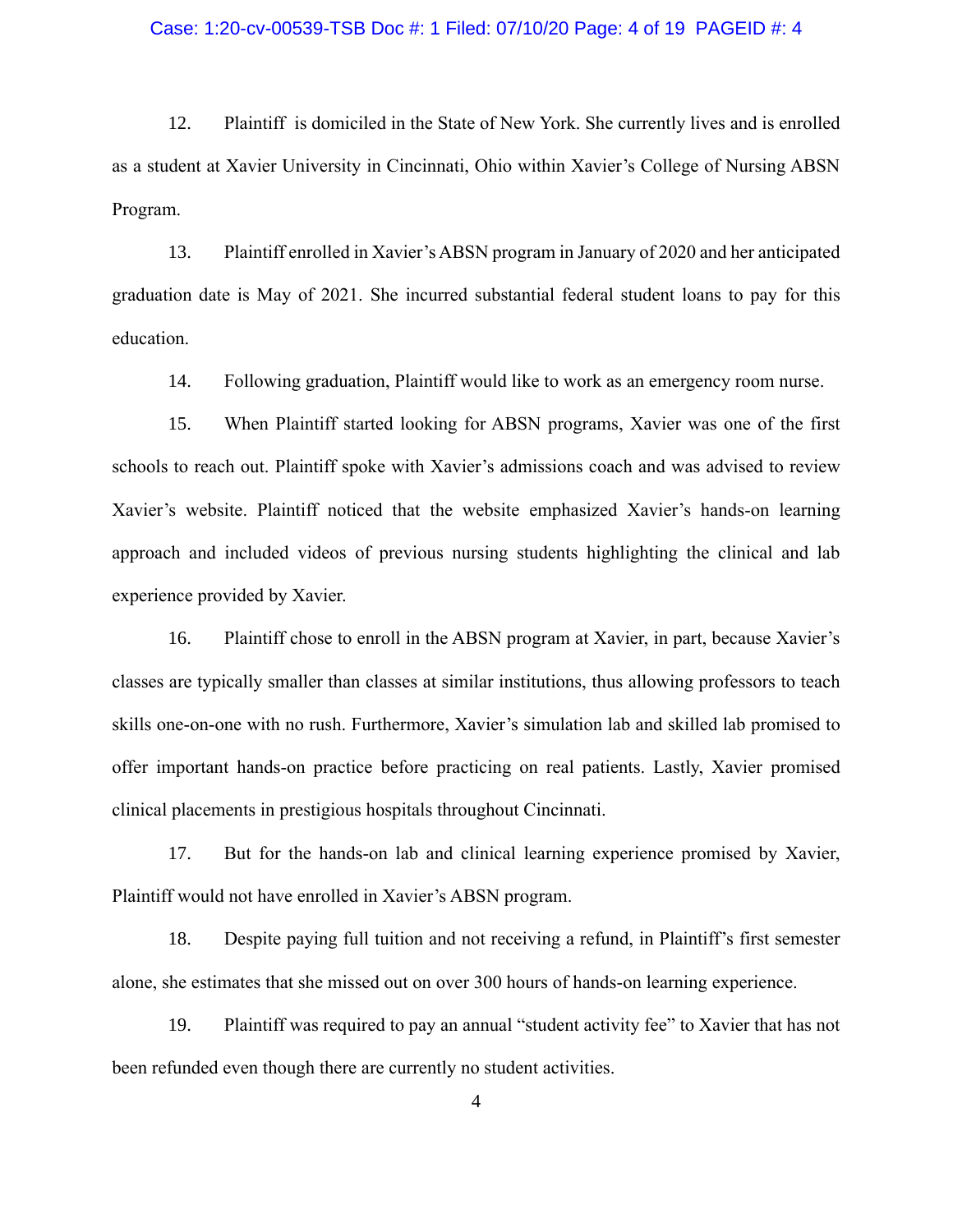### Case: 1:20-cv-00539-TSB Doc #: 1 Filed: 07/10/20 Page: 5 of 19 PAGEID #: 5

20. Plaintiff was required to pay a professional liability insurance fee to Xavier in January of 2020 and May of 2020. The insurance fee is intended to provide her with insurance coverage during her clinical learning experiences. This has not been refunded even though Xavier no longer offers clinical learning experiences.

#### **FACTUAL ALLEGATIONS**

21. Xavier's ABSN program is an accelerated program comprised of 63 credit hours over four, full-time semesters. This means that the entire program is completed in as few as 16 months. Once the program is completed, ABSN students receive a bachelor's degree in nursing (BSN), something that typically takes four years to achieve.

22. Each year, Xavier admits roughly 360 new students to the ABSN program (i.e., 120 new students each January, May, and August). Because the ABSN program takes 16 months to complete, there are roughly 480 students in the ABSN program at any given time.

23. The accelerated timeline for earning the degree is possible because Xavier's ABSN program is reserved for students who previously earned a non-nursing bachelor's degree. This allows Xavier to offer ABSN students an accelerated learning experience focused solely on nursing.

24. Xavier divides its ABSN coursework into three components: online classes, onsite labs, and clinical placements. The online course work is designed to teach "the fundamentals and theories of the profession" to help "set the foundation for your nursing education." However, Xavier is clear to state that "it's important to note that **it is impossible to earn a BSN 100%**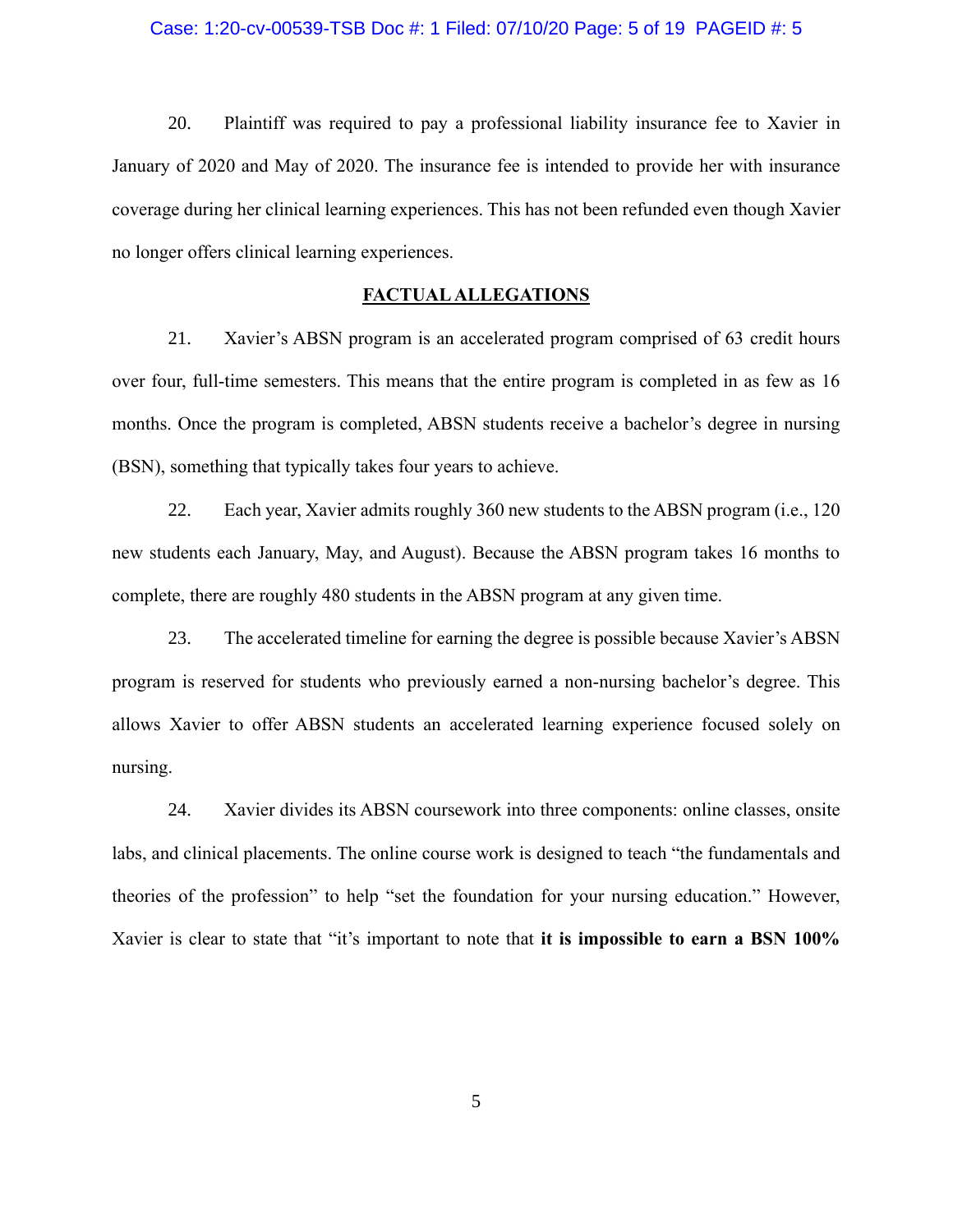### Case: 1:20-cv-00539-TSB Doc #: 1 Filed: 07/10/20 Page: 6 of 19 PAGEID #: 6

**online**…During nursing skills and simulation labs, our clinical instructors will teach out how to put the core concepts you learned online into practice."<sup>4</sup>

25. Xavier's "onsite curriculum" is vital to the success of its ABSN program. Offered in carefully planned conjunction with academic coursework, this onsite curriculum allows students to experience what would otherwise be taught only through textbooks and lectures. Without it, nursing students would be forced to enter real medical practice without any prior real experience or patient interaction. Without it, graduates are significantly less qualified to practice nursing and are much less competitive in the market for professional employment.

26. ABSN students take different classes in each of their four semesters. However, each semester includes in-person, hands-on learning through simulation labs and/or clinical experience.

27. Xavier repeatedly emphasizes the importance of its "onsite curriculum" in its marketing material. This onsite curriculum is two-thirds of the three key components to Xavier's ABSN program.

28. The first of these two key components is the onsite skills and simulation labs. This hands-on coursework "serv[es] as a bridge between online coursework and clinical practica," and is where Xavier's "top-notch clinical instructors teach you how to put nursing theory into practice."<sup>5</sup> Among the skills practiced: Monitoring blood pressure, giving shots, dressing puncture wounds, caring for tracheotomies, inserting feeding tubes, administering intravenous therapy, and setting up oxygen delivery.

<sup>4</sup> [https://acceleratednursing.xavier.edu/accelerated-nursing-program/online-coursework/,](https://acceleratednursing.xavier.edu/accelerated-nursing-program/online-coursework/) last accessed June 26, 2020 (emphasis added).

<sup>5</sup> [https://acceleratednursing.xavier.edu/accelerated-nursing-program/nursing-simulation-labs/,](https://acceleratednursing.xavier.edu/accelerated-nursing-program/nursing-simulation-labs/) last accessed June 29, 2020.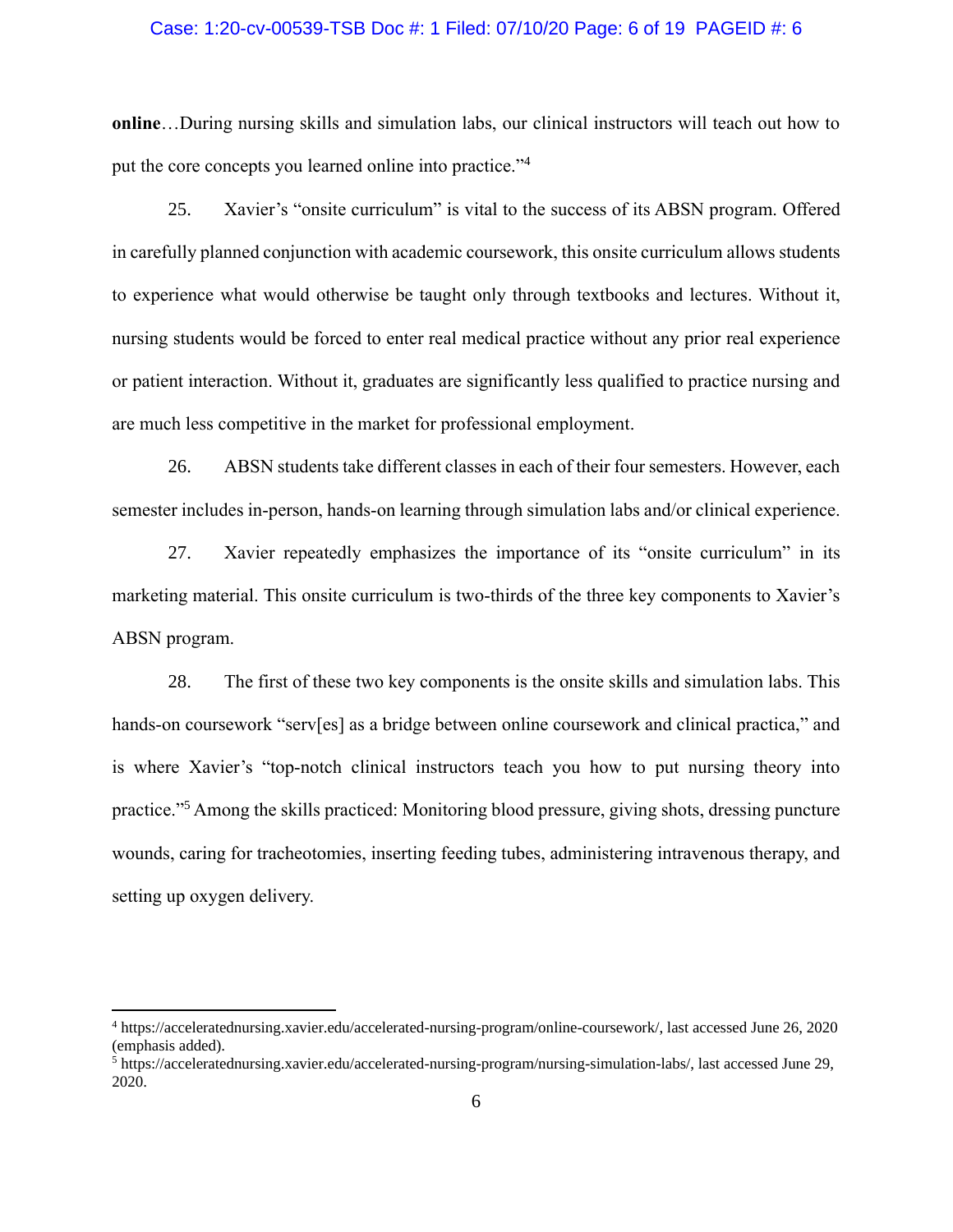### Case: 1:20-cv-00539-TSB Doc #: 1 Filed: 07/10/20 Page: 7 of 19 PAGEID #: 7

29. Xavier's skills lab program uses advanced computerized manikin simulations so that students can "actively engage in patient assessment and treatment." The simulations are recorded, and the professors then walk through the students' actions afterwards. "Simulation debriefings are invaluable because they allow you to learn from and correct your mistakes under the guidance of faculty."

30. Xavier's skills lab is touted as doing "a great job in preparing you for clinical practice." Moreover, "[t]hese experiences can also expose you to high-pressure critical care situations that are not available through clinicals." Because the labs are only simulations, they allow the students to practice in a "risk-free learning environment."

31. The importance of in-person attendance is shown through the grading rubric for these courses. For example, for Nursing 301 – Nursing Concepts in Mental Health I Practicum, Clinical Performance Evaluations count for 35%, while Virtual Labs counts for 5% of the grade. As another example, for Nursing 203 – Foundations of Nursing Practice II Practicum, Final Lab Practicum Evaluation is 25%, Clinical Performance Evaluation is 15%, and Lab Guides and Attendance is 10% of the grade.

32. These representations, copied below, formed the basis for Plaintiff and other Class Members' understanding of what Xavier offered for nursing skills laboratories: 6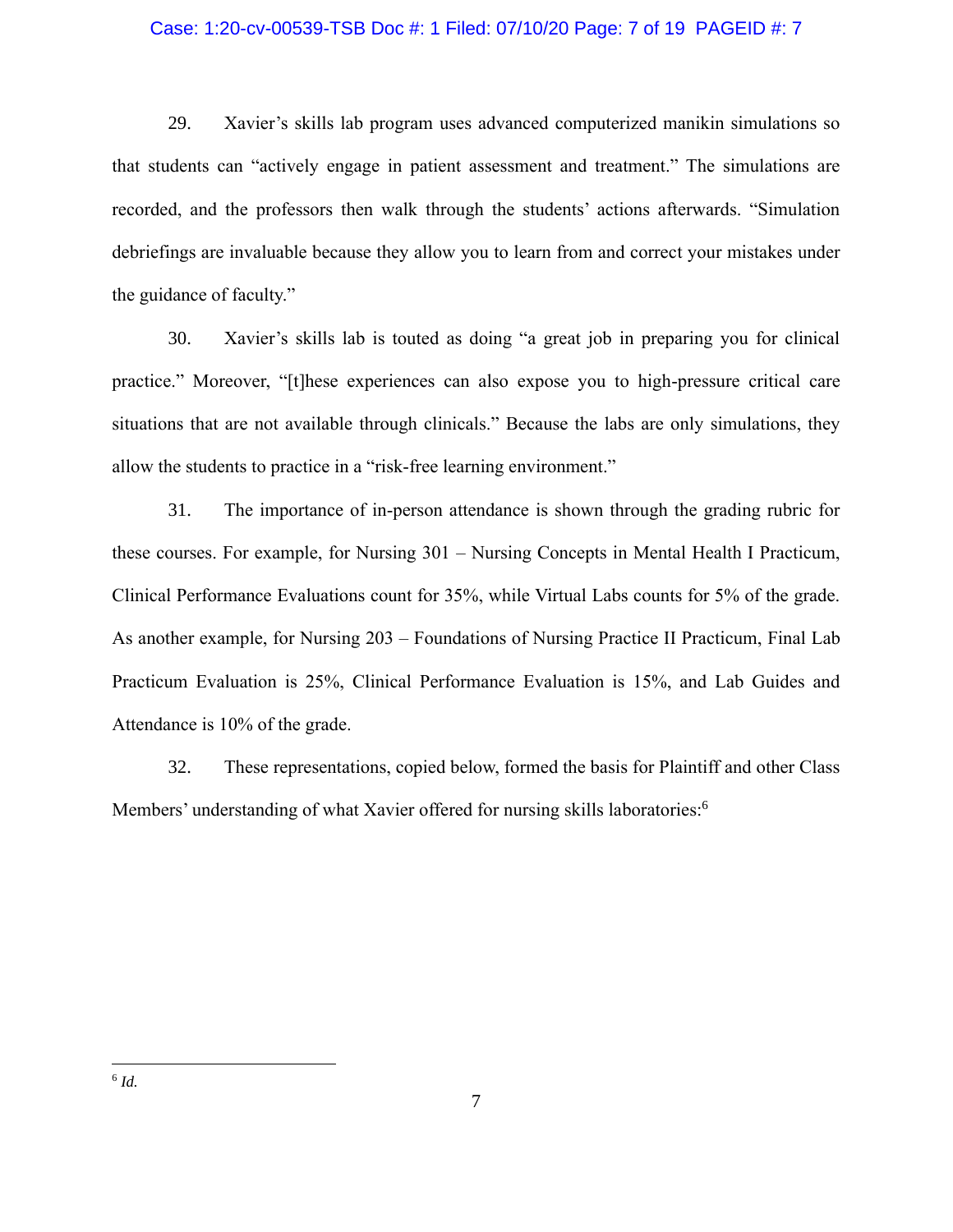# **NURSING SKILLS LAB**

Replicating a hospital room environment, our nursing skills lab lets you practice the application of nursing theory across the patient lifespan. Under the guidance of faculty, you and a small group of peers will perform fundamental nursing skills on full-body medical manikins and various clinical task trainers.

Through the lab, you will learn a variety of nursing interventions, including how to:

- Monitor blood pressure
- Give intramuscular injections
- Dress a puncture wound
- Provide tracheotomy care
- Insert a nasogastric tube
- Administer intravenous therapy
- Setup oxygen delivery

During the 16-month Accelerated BSN program, you can expect to attend labs two and three days a week. You can also use the lab outside of course-related activities to practice and hone your nursing skills.

# **NURSING SIMULATION LAB**

Getting you as close as possible to real-life clinical situations, our nursing simulation lab takes your nursing competency to the next level by way of a computerized medical manikin. Able to simulate a variety of symptoms, from blood loss to breathing difficulty, the manikin lets you actively engage in patient assessment and treatment. Under faculty control, the manikin can also ask questions and replicate bodily responses to procedures, such as intubation and catheterization.



We record these simulations so that you and your instructor can debrief on your clinical performance. Simulation debriefings are invaluable because they allow you to learn from and correct your mistakes under the guidance of faculty. As you progress in the ABSN program, the intent will be for you to lead these debriefings, explaining the rationale behind your approach prior to receiving feedback.

Because they require you to think on your feet and act on instinct, nursing simulations do a great job in preparing you for clinical practice. These experiences can also expose you to high-pressure critical care situations that are not available through clinicals.

Contact us to learn more about the nursing skills and simulation labs inside our ABSN Learning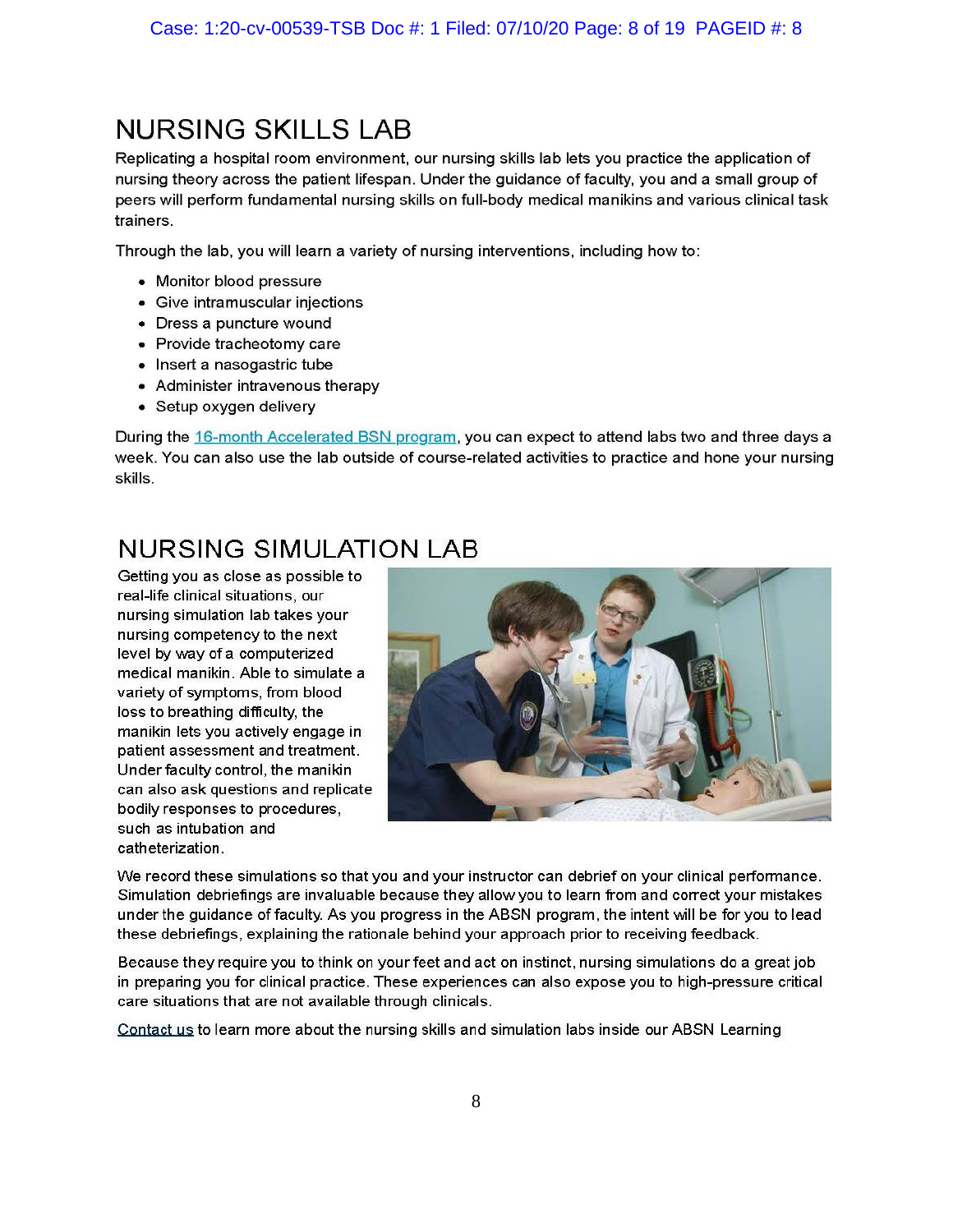### Case: 1:20-cv-00539-TSB Doc #: 1 Filed: 07/10/20 Page: 9 of 19 PAGEID #: 9

33. The final component—clinical rotations—"play a significant role in your education, and we provide some of the best placements of any nursing school in Ohio."<sup>7</sup> Key to this is the promise that "[e]very accelerated BSN clinical supports a specific learning objective. As the online courses and nursing labs advance, so does the complexity of your clinicals. By and large, clinicals are active learning environments where you get to perform the tasks a nurse would typically do in a given situation."

34. These clinicals "begin the first semester" and have the students working in small groups "alongside experienced nurses to gain a real-world understanding of how nursing theory applies to the care of individuals, families, and communities." As part of these clinicals, Xavier "guarantee[s] your placement in a quality clinical environment."

35. These representations, copied below, formed the basis for Plaintiff and other Class Members' understanding of what Xavier offered for clinical skills courses:<sup>8</sup>

# **ACCELERATED BSN CLINICALS AT LOCAL HEALTH CARE FACILITIES**

Clinical rotations play a significant role in your education, and we provide some of the best placements of any nursing school in Ohio. Whether you're a student in our Cincinnati, Cleveland, or Columbus ABSN program, you can expect to complete your accelerated BSN clinicals in top local health care facilities.

Every accelerated BSN clinical supports a specific learning objective. As the online courses and nursing labs advance, so does the complexity of your clinicals. By and large, clinicals are active learning environments where you get to perform the tasks a nurse would typically do in a given situation.

<sup>7</sup> https://acceleratednursing.xavier.edu/accelerated-nursing-program/hospital-clinicals/, last accessed 6/29/2020. 8 *Id*.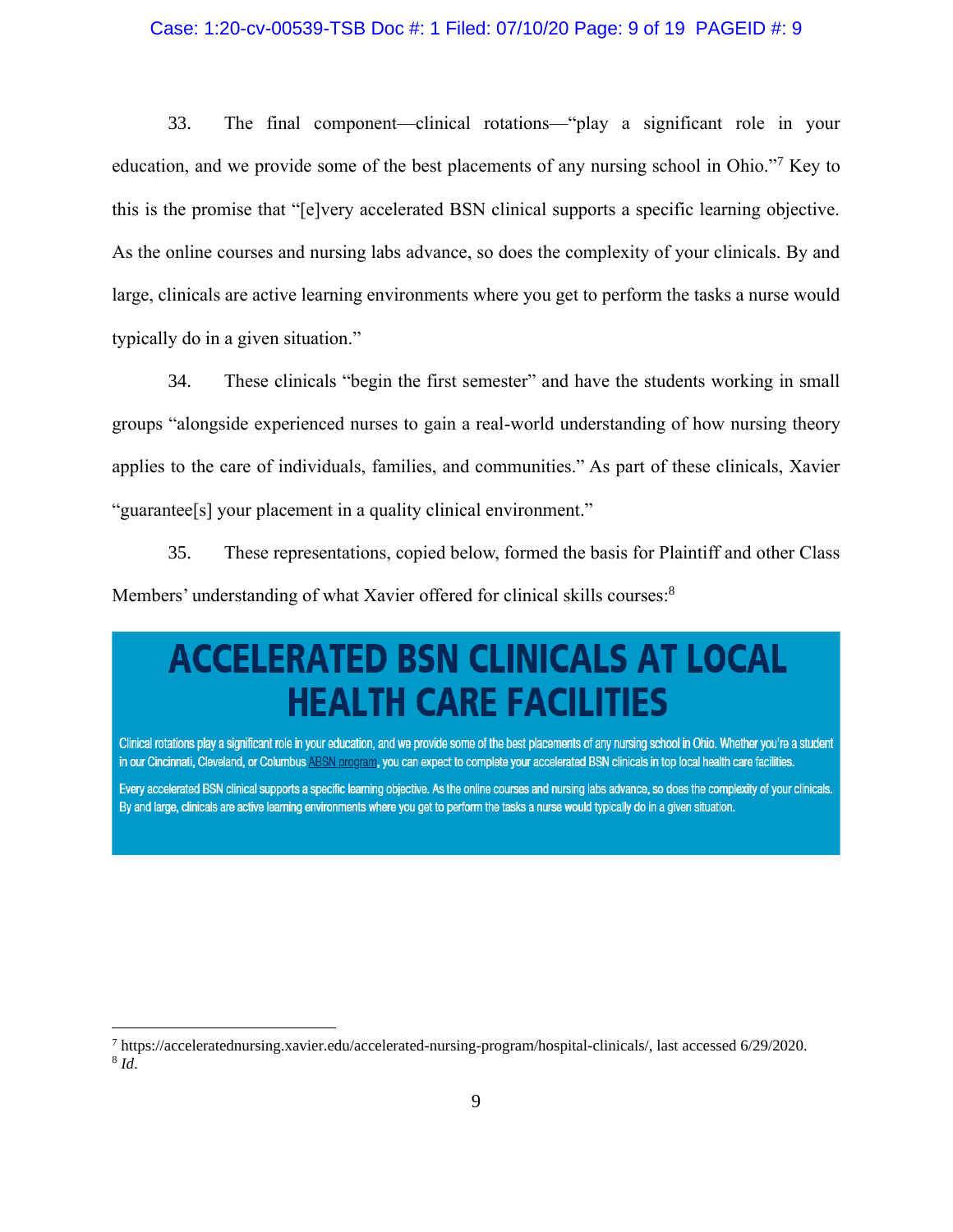### **CLINICAL PRACTICE AREAS**



During your accelerated BSN clinicals, which begin the first semester, you and a small group of peers will work alongside experienced nurses to gain a real-world understanding of how nursing theory applies to the care of individuals, families, and communities.

Our diverse clinical placement sites, which include hospitals, nursing homes, and outpatient facilities, allow you to gain practical experience in a variety of health care sectors and specialties. You'll also learn how to interact with and care for patients across the health care continuum. Areas of practice include:

- **Adult health**
- **Community health**
- **Mental health** ÷
- Obstetrics
- Pediatrics

During the final weeks of the program, you'll participate in a role transition experience that allows you to gain concentrated clinical experience working alongside a registered nurse (preceptor). You'll work the same shifts as this nurse, and as you refine your nursing skills, you'll start to take an active, if not primary, role in patient care.

## **CLINICAL PLACEMENTS**

Like most nursing schools, we can't quarantee placement in a specific facility. We can, however, quarantee your placement in a quality clinical environment that promotes your personal and professional development. After all, all of our health care partners have a reputation for delivering exceptional patient care.

While there's never a promise of employment, you should go into every accelerated BSN clinical with your best foot forward. Because as a Xavier ABSN student, you'll be able to network with some of the best health care providers in Ohio-individuals who can serve as a professional reference or future employer.

Contact us to learn more about our accelerated BSN clinicals.



36. YouTube videos posted to Xavier's website also stress the importance of the hands-

on learning experience promised to ABSN students. Examples of Xavier's statements include:

a. "The purpose of skills lab is to give you an introduction to nursing procedures that you will do on patients."; 9

<sup>9</sup> [https://www.youtube.com/watch?v=ki-PDG96FEQ&feature=youtu.be,](https://www.youtube.com/watch?v=ki-PDG96FEQ&feature=youtu.be) posted to

[https://acceleratednursing.xavier.edu/accelerated-nursing-program/nursing-simulation-labs/,](https://acceleratednursing.xavier.edu/accelerated-nursing-program/nursing-simulation-labs/) last accessed 6/24/2020.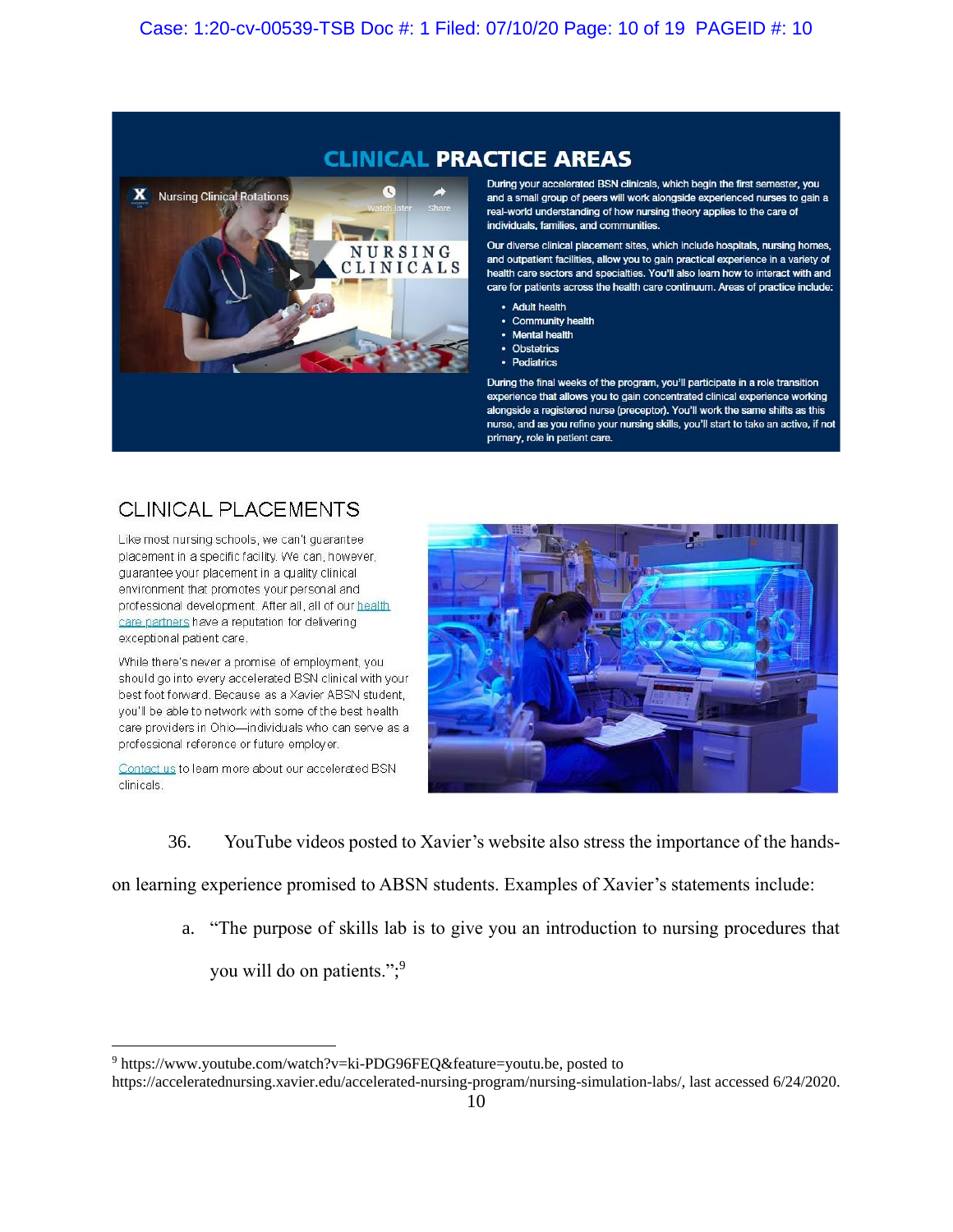- b. "The first clinical you're really working on vitals, head-to-toe assessments. They try to assign you a patient that is specific to what you are learning that week.";<sup>10</sup> and,
- c. "Skills labs are incredibly helpful for the learning process…Graduating as a Xavier nurse I'll feel prepared. I'll feel like hospitals will fight over me."<sup>11</sup>

37. Xavier represents that, "After graduating from our ABSN program, you'll be prepared to sit for the NCLEX-RN exam with confidence and enter the profession as a *practiceready nurse*."<sup>12</sup> However, it is not possible to become a "practice-ready nurse" without ever practicing, let alone seeing in person, the physical procedures nurses are regularly expected to perform.

38. Although COVID-19 has impacted the teaching methods and facilities available to nursing programs, Xavier was **not** required to suspend clinical placements for its ABSN students. In fact, the Ohio Board of Nursing has encouraged "academic-practice partnerships between health care facilities and pre-license RN and PN nursing education programs during the COVID-19 emergency in order to meet academic and workforce needs...."<sup>13</sup>

39. Because the clinical practice involves learning and practicing vital nursing skills in real life medical settings with real patients, ABSN students are required to pay Xavier a fee for professional liability insurance. Because clinical practice for ABSN students has been discontinued, ABSN students receive no benefit from the professional liability insurance fee paid to Xavier. However, Xavier has not reimbursed any portion of the professional liability insurance

<sup>&</sup>lt;sup>10</sup> https://www.youtube.com/watch?v=G8FYVjKf41g&feature=youtu.be, posted to https://acceleratednursing.xavier.edu/accelerated-nursing-program/hospital-clinicals/, last accessed 6/24/2020.

<sup>&</sup>lt;sup>11</sup> https://www.youtube.com/watch?v=5A\_BvYRuB84&feature=youtu.be, posted to https://acceleratednursing.xavier.edu/accelerated-nursing-program/, last accessed 6/24/2020.

 $12$  *Id.*, last accessed  $6/25/2020$  (emphasis added).

<sup>13</sup> https://nursing.ohio.gov/wp-content/uploads/2020/04/Practice-Academic-Partnerships.pdf, last accessed 6/25/2020.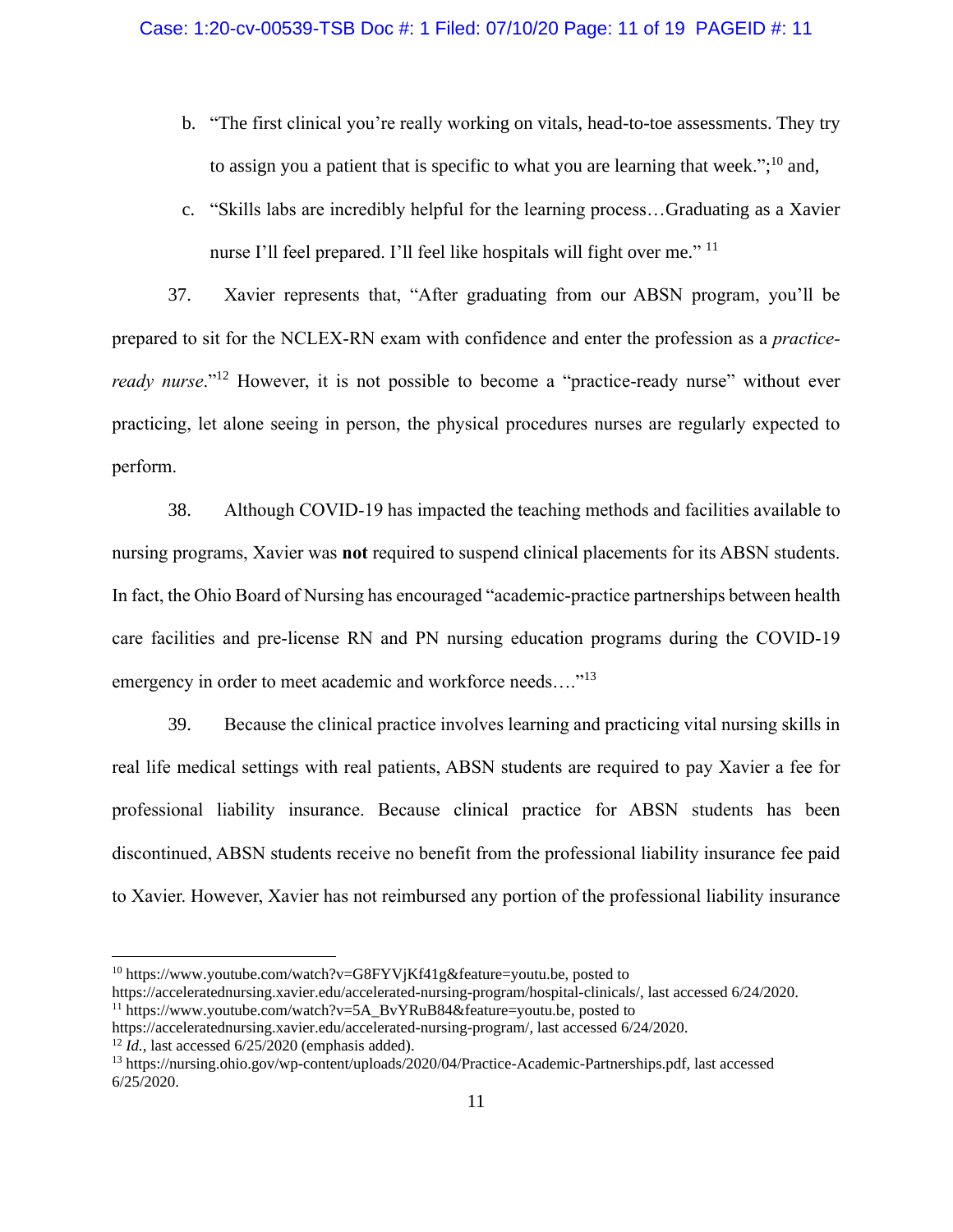### Case: 1:20-cv-00539-TSB Doc #: 1 Filed: 07/10/20 Page: 12 of 19 PAGEID #: 12

fees paid by ABSN students in January. Xavier also charged ABSN students for professional liability insurance in May of 2020.

40. Despite no longer providing important hands-on learning experiences, Xavier continues to charge full tuition to ABSN students. In fact, starting in May of 2020, Xavier increased the cost of each credit hour from \$880 to \$900.

41. Xavier also has not refunded students for the annual \$115 "student activity fee" despite the fact that there are currently no "student activities" that ABSN students are able to take part in.

42. Moreover, despite no longer providing the hands-on learning programs and the benefits those programs provide, Xavier charged the full amount for these programs, in effect taking Plaintiff and the Class Members' money without providing any real benefit for that money.

43. Without the hands-on learning experience promised through Xavier's ABSN program, the remote learning provided to students loses value because students cannot conceptualize what they have learned through real life practice. As clearly set out by Xavier, each of the three components to the ABSN education—online theory, onsite practice, and onsite clinicals—are taught from basic to advanced in conjunction with the other two. Advanced theory provides little education without advanced hands-on experience. But that incrementally advancing hands-on experience is exactly where Xavier is failing. As a result, Plaintiff and the Class Members, unable to engage in the hands-on learning at the core of Xavier's ABSN program, have lost at least a semester of their studies, in both time and in the money they paid for tuition and other fees.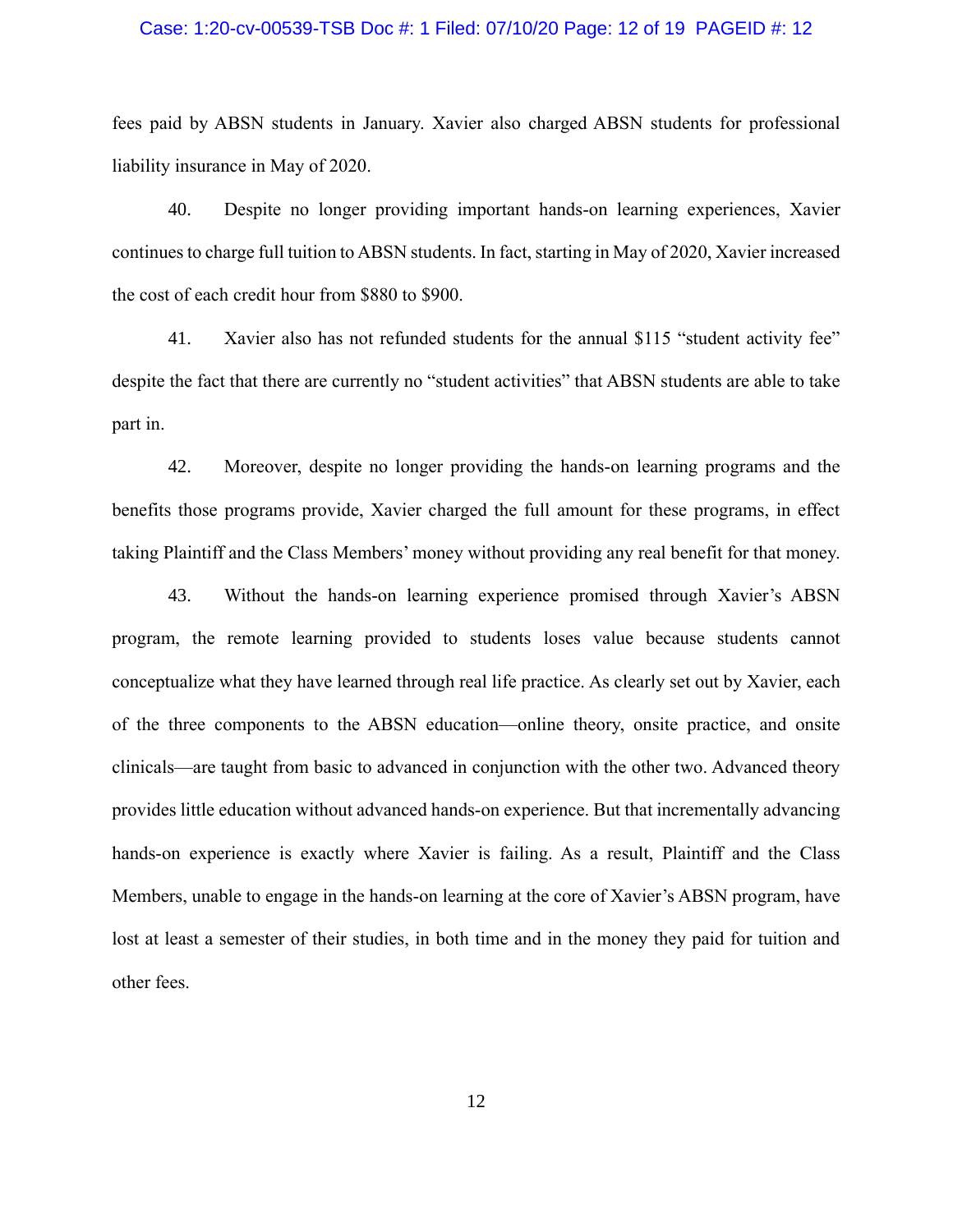### **CLASS ALLEGATIONS**

44. Under Rule  $23(a)$ ,  $(b)(2)$ ,  $(b)(1)(A)$ , and  $(b)(3)$ , Plaintiff brings this action on behalf of herself and the Class, initially defined as follows:

**All individuals enrolled as a student in Xavier University's College of Nursing Accelerated Bachelor of Science in Nursing Program who paid tuition and fees to Xavier but were not provided with onsite, in-person education through simulated and/or clinical settings.** 

45. The "Relevant Time Period" is the largest period allowed by law.

46. Excluded from the Class are Defendant, its employees, officers, directors, legal representatives, heirs, successors, and wholly or partially owned subsidiaries or affiliated companies; class counsel and their employees; and the judicial officers and their immediate family members and associated court staff assigned to this case.

47. The definition of the Class is unambiguous, and Plaintiff is a member of the Class she seeks to represent.

48. While the exact number of Class Members is unknown to Plaintiff at this time, on information and belief, Defendant Xavier has roughly 480 students enrolled in its ABSN program at any given time.

49. Plaintiff's claims are typical of the claims of the other members of the Class. Plaintiff and the other Class Members paid full tuition to Xavier after bargaining for an educational experience that emphasized in-person, hands-on learning. Yet, Plaintiff and the Class Members received only online education. Furthermore, Plaintiff and each of the Class Members paid Xavier a "student activity fee" and fee for professional liability insurance that provides no cognizable benefit as a result of the fact that Plaintiff and the Class Members no longer receive access to clinical education settings or on-campus student activities.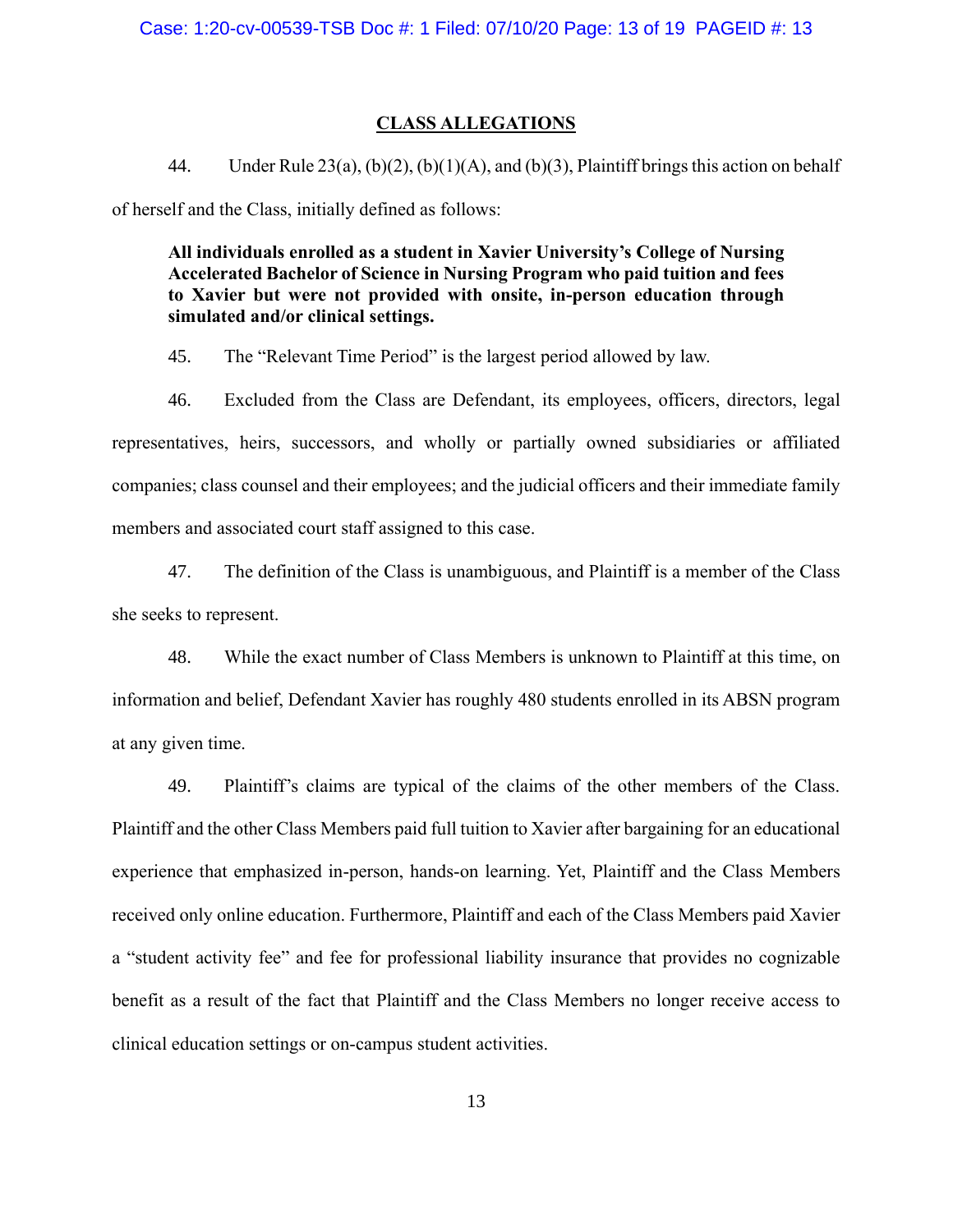### Case: 1:20-cv-00539-TSB Doc #: 1 Filed: 07/10/20 Page: 14 of 19 PAGEID #: 14

50. Plaintiff will fairly and adequately protect the interests of the members of the Class and has retained counsel competent and experienced in class action litigation.

51. Defendant has acted or refused to act on grounds generally applicable to the Class, thereby making it appropriate for the Court to render final injunctive relief regarding the Class as a whole. Specifically, Defendant continued to collect and/or failed to refund tuition and fees from Class Members even though it is aware that the retention of such funds is unlawful and/or inequitable.

52. Common questions of law and fact exist as to all Class Members and predominate over any questions solely affecting individual members thereof. Among the common questions of law and fact are the following:

- a. Did Xavier engage in the conduct alleged?
- b. Does Xavier have a policy and/or procedure of denying refunds, in whole or in part, to Plaintiff and the Class Members?
- c. Did Xavier breach identical contracts with Plaintiff and the Class Members?
- d. Did Xavier fail to honor identical promises to Plaintiff and the Class Members?
- e. Did Xavier retain funds that justice and equity demand be returned to Plaintiff and the Class Members?
- f. What is the nature and extent of damages and other remedies to which the conduct of Xavier entitles Plaintiff and the Class Members?

53. A class action is superior to other available methods for the fair and efficient adjudication of this controversy because joinder of all Class Members is impracticable. The prosecution of separate actions by individual Class Members would impose heavy burdens upon courts, Class Members, and Defendant, and would create the risk of inconsistent adjudications of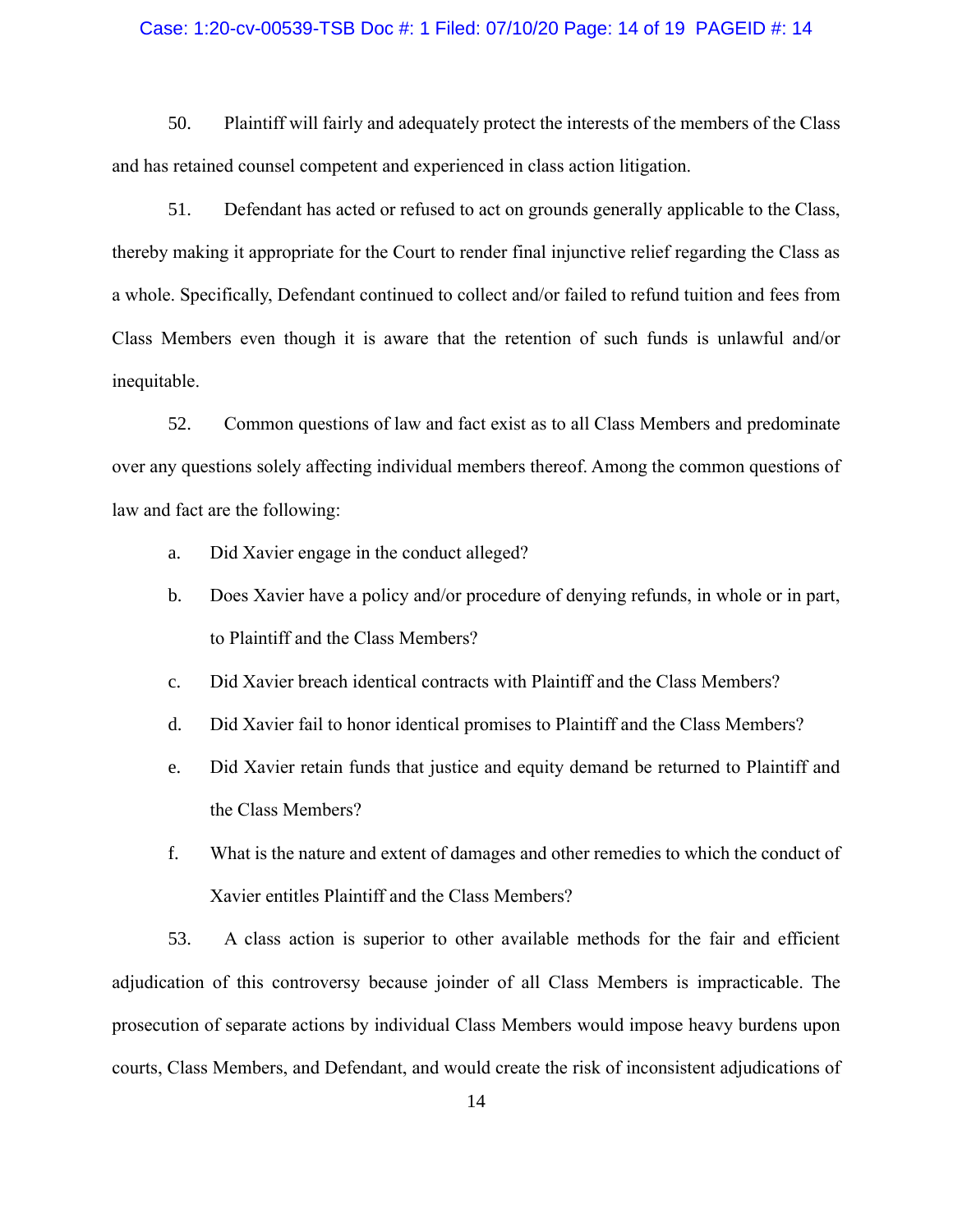### Case: 1:20-cv-00539-TSB Doc #: 1 Filed: 07/10/20 Page: 15 of 19 PAGEID #: 15

questions of law and fact common to the Class. Defendant has acted on grounds generally applicable to the class such that the final injunctive relief sought is appropriate respecting the Class as a whole. In addition, the allegations contain herein show that common questions of law and fact predominate over any questions affecting individual Class members and a class action is therefore superior to other available methods for fairly and efficiently adjudicating the controversy. A class action would achieve substantial economies of time, effort, and expense, and would assure uniformity as to persons similarly situated without sacrificing procedural fairness. Plaintiff and the proposed Class satisfy the requirements of Rule  $23(b)(1)(A)$ ,  $(b)(2)$ , and/or  $(b)(3)$ .

### **CAUSES OF ACTION**

### **COUNT I – BREACH OF CONTRACT**

54. All other paragraphs are fully re-alleged and incorporated herein.

55. Plaintiff and the Class Members entered into identical, binding contracts with Xavier.

56. Under their contracts with Xavier, Plaintiff and the Class Members paid Xavier tuition and fees for Xavier to provide onsite, in-person education through simulated and/or clinical settings. The contracts also entitled Plaintiff and the Class Members to access on campus facilities and take part in student activities.

57. For example, Xavier explicitly "guarantee[d]" placement in a quality clinical environment.<sup>14</sup>

58. Plaintiff and the Class Members have fulfilled all obligations, having paid Xavier tuition and fees for at least one semester of the ABSN program.

<sup>14</sup> https://acceleratednursing.xavier.edu/accelerated-nursing-program/hospital-clinicals/, last accessed 6/24/2020.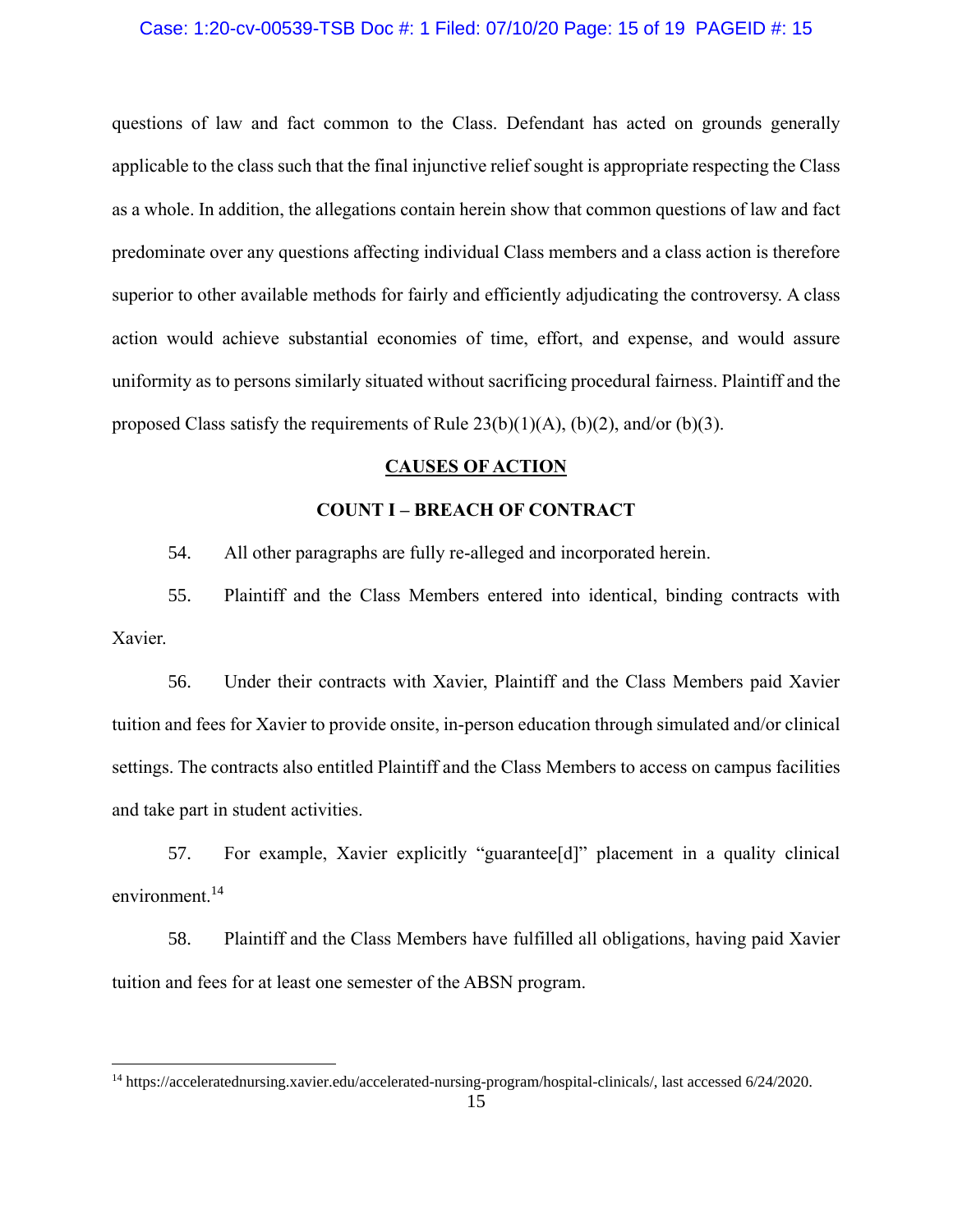### Case: 1:20-cv-00539-TSB Doc #: 1 Filed: 07/10/20 Page: 16 of 19 PAGEID #: 16

59. However, Xavier has breached such contracts, failed to provide those services and/or has not otherwise performed as required by the contract between Plaintiff and the Class Members and Xavier. Xavier has moved all classes to online classes and has restricted or eliminated Plaintiff and the Class Members' ability to access university facilities and/or take part in student activities. In doing so, Xavier has and continues to deprive Plaintiff and the Class Members from the benefit of their bargains with Xavier.

60. As evidenced by the allegations herein, Xavier's breaches of contract and subsequent failure to remedy such breaches were committed in bad faith.

61. Plaintiff and other Class Members have suffered damages as a direct and proximate result of Xavier's breaches of contract, in an amount to be determined at trial.

### **COUNT II – UNJUST ENRICHMENT**

62. All other paragraphs are fully re-alleged and incorporated herein, except for paragraphs 54 to 61.

63. At all times relevant hereto, Plaintiff and the Class Members directly conferred nongratuitous benefits on Xavier, *i.e.*, monetary payments for tuition and fees, including in part on a credit-hour-by-credit-hour basis, so that Plaintiff and the Class Members could avail themselves of in-person educational opportunities, student activities, and utilize campus facilities.

64. Xavier knew of the benefits conferred on it by Plaintiff and the Class Members and accepted or retained the payments premised upon the existence of services it no longer provided or has refused to provide. In effect, Xavier charged Plaintiff and the Class Members for certain benefits and then unilaterally provided benefits worth substantially less, but kept the difference in value.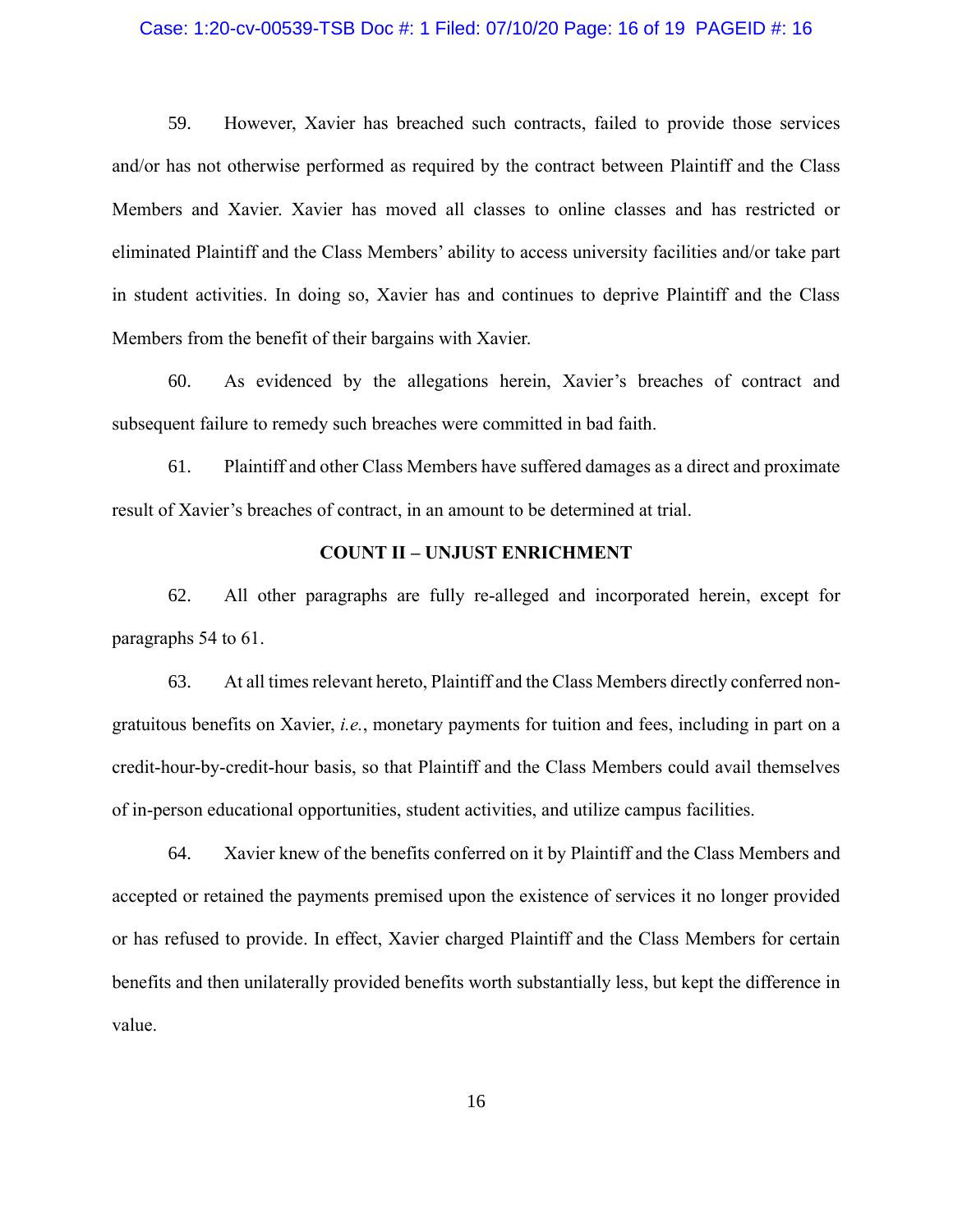### Case: 1:20-cv-00539-TSB Doc #: 1 Filed: 07/10/20 Page: 17 of 19 PAGEID #: 17

65. Xavier knows that it does not have any lawful right to retain such tuition and fees paid by Plaintiff and Class Members.

66. Xavier's retention of tuition and fees is unjust under the circumstances of this case because the acceptance of such payments was premised upon the existence of services that Xavier no longer provides, making it wholly inequitable for Xavier to improperly retain the benefits of Plaintiff and the other Class Members' payments and entitling Plaintiff and the other Class Members who made such payment to full restitution, including interest, in an amount to be determined at trial.

67. Allowing Xavier to retain the aforementioned payments violates fundamental principles of fairness and equity.

### **COUNT III – PROMISSORY ESTOPPEL**

68. All other paragraphs are fully re-alleged and incorporated herein, except for paragraphs 54 to 61.

69. As detailed throughout this Complaint, Xavier made clear, unambiguous, and uniform promises to Plaintiff and the Class Members that it would provide onsite, in-person education and learning experiences through simulated and/or clinical settings.

70. Xavier also promised that Plaintiff and the Class Members would have the ability to take part in student activities and have access to campus facilities.

71. Xavier knew or should have reasonably expected Plaintiff and the Class Members would rely on these promises due to the emphasis Xavier placed on onsite and/or in person experiences in its marketing, recruitment, and informational material (as detailed throughout this Complaint).

17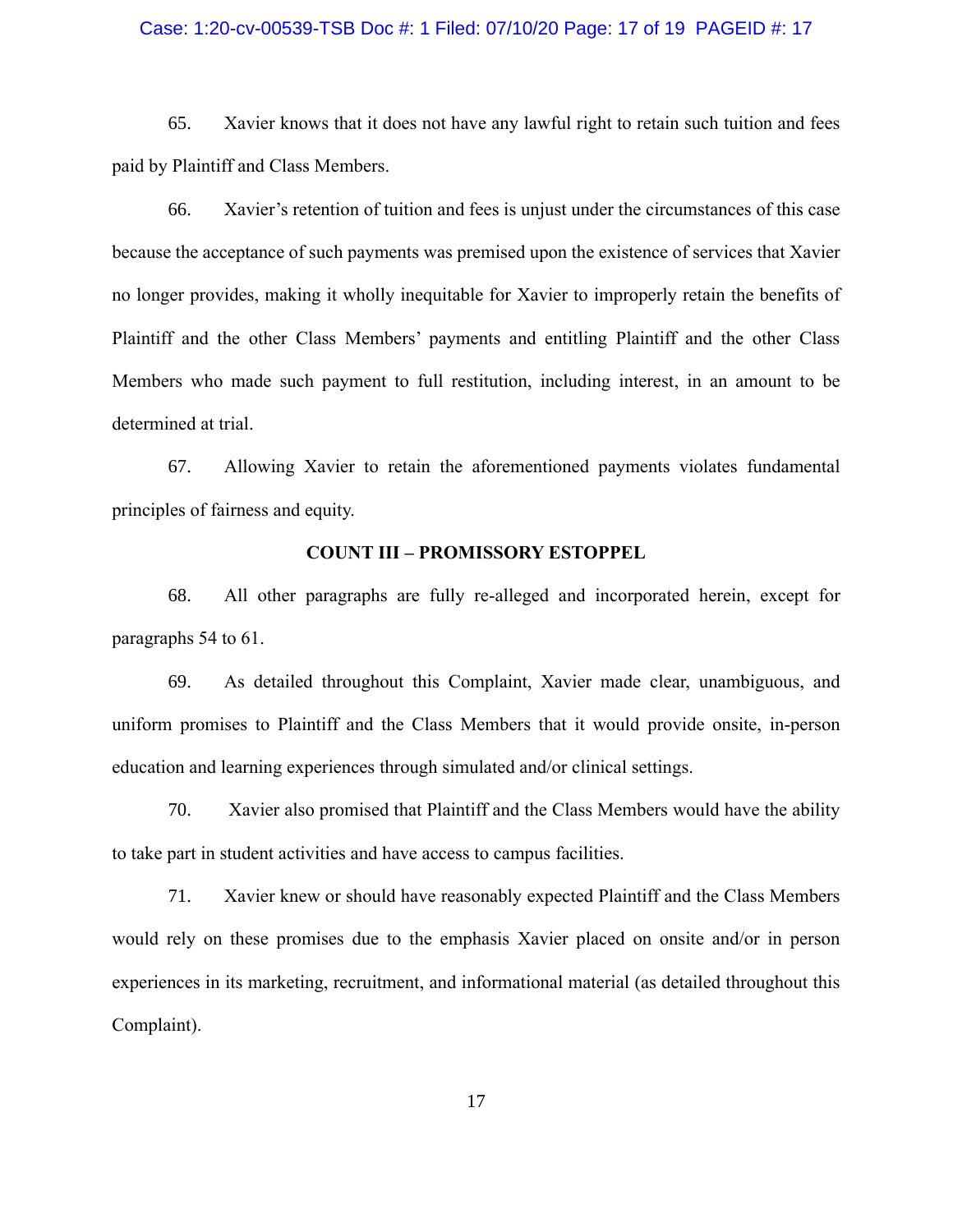### Case: 1:20-cv-00539-TSB Doc #: 1 Filed: 07/10/20 Page: 18 of 19 PAGEID #: 18

72. Xavier broke its promises to Plaintiff and the Class Members when it discontinued student activities.

73. Xavier broke its promises to Plaintiff and the Class Members when it discontinued or failed to provide in-person, hands-on learning experiences in simulated and/or clinical settings.

74. Plaintiff and the Class Members relied on these promises to their detriment when they paid tuition and fees.

75. Injustice can only be avoided by enforcement of Xavier's promises and/or payment in the form of restitution and/or damages in an amount to be determined at trial.

**WHEREFORE**, Plaintiff, on behalf of herself and all others similarly situated, prays for the following judgment,

- a. Certification of the action as a Class Action under Rule 23 of the Federal Rules of Civil Procedure, and appointment of Plaintiff as Class Representative and her counsel of record as Class Counsel;
- b. Appropriate injunctive relief as permitted by law or equity, including an order enjoining Xavier from retaining and/or charging tuition and fees for services it does not provide or benefits that students do not receive;
- c. Awarding Plaintiff and Class Members damages in an amount to be determined at trial;
- d. Requiring Xavier to make full restitution to Plaintiff and the Class Members who paid tuition and fees for services they did not receive;
- e. Awarding pre-judgment and post-judgment interest at the highest legal rate to the extent provided by law;
- f. The costs of bringing this suit, including reasonable attorneys' fees; and